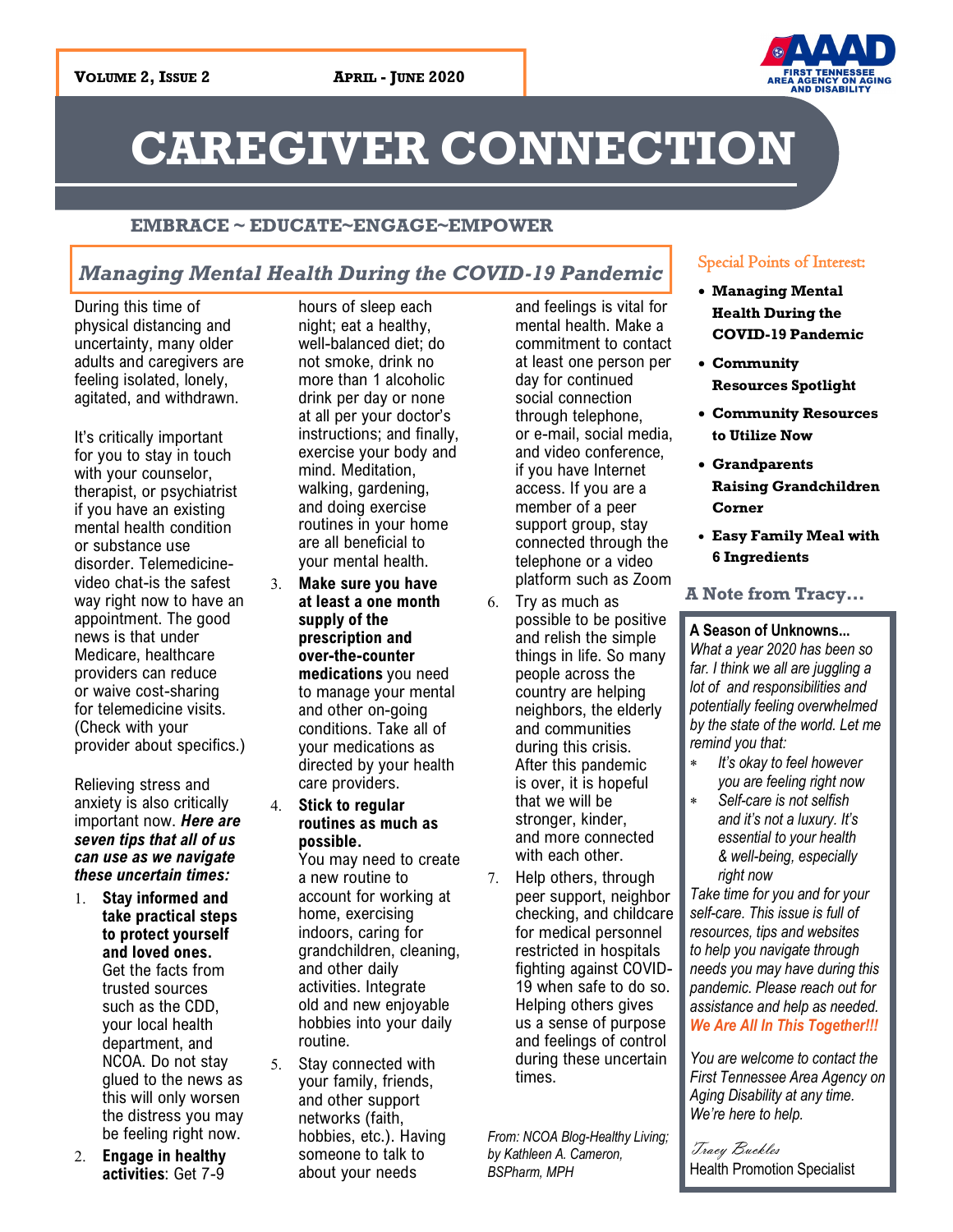# **CAREGIVER CONNECTION**



Tracy Buckles Health Promotions Specialist FTAAAD 3211 N Roan Street Johnson City, TN 37601

Phone: 423-722-5109 I & A Line: 423-928-3258 E-mail: tbuckles@ftaaad.org



Thought for the Day …"We do not have to become heroes overnight. Just a step at a time, meeting each thing that comes up, seeing it is not as dreadful as it appeared, discovering we have the strength to stare it down." 
and the contract of the contract of the contract of the contract of the contract of the contract of the contract of the contract of the contract of the contract of the contract of the contract of the contract of th

### **Family Caregiving...Don't Try It Alone Community Resources Spotlight**



We recognize that older adults and caregivers are facing many hardships due to COVID-19. We want to show you care through conversation and make sure your needs are met during this very difficult time. Each week, we can have a volunteer call and check on you or a loved one. During these calls, we will check-in, assess your needs, and see if there is any way we can better assist you. At minimum, our volunteers will conduct one call a week, but you can request more if you need it. If you would like to be added to our telephone reassurance registry, please go to *https://www.tn.gov/aging/our-programs/care-throughconversation.html* and submit the registration form.

# **Resources For You To Utilize Now...**

#### **How COVID-19 Spreads**

https://www.cdc.gov/ coronavirus/2019-ncov/preventgetting-sick/how-covidspreads.html

**Cleaning and Disinfecting Your Home Everyday Steps and Extra Steps When Someone is Sick** [http://bit.ly/33vrmod](https://t.co/jwJNkZSNjB?amp=1)

**Keep your distance while staying connected. Play it safe to protect yourself and others from COVID-19** [http://bit.ly/2QAPMaG](https://t.co/gQqzaSjRWF?amp=1)

**Frequently Asked Questions about Takeout and Food Safety**  https://www.tn.gov/content/dam/ tn/health/documents/cedep/novel -coronavirus/COVID19-guidancefor-take-out.pdf

**Follow these important tips to help keep your family safe during the COVID-19 pandemic.** Check out the science-based information about supporting health with good nutrition from eatright [http://www.eatright.org/](https://t.co/TYhSob77Ys?amp=1) [coronavirus](https://t.co/TYhSob77Ys?amp=1) 

**Are you looking for tips on how to talk to your kids or grandkids about COVID-19?** [https://](https://www.kidcentraltn.com/health/when-kids-get-sick/coronavirus--what-families-need-to-know-.html)

[www.kidcentraltn.com/health/](https://www.kidcentraltn.com/health/when-kids-get-sick/coronavirus--what-families-need-to-know-.html) [when-kids-get-sick/coronavirus-](https://www.kidcentraltn.com/health/when-kids-get-sick/coronavirus--what-families-need-to-know-.html) [what-families-need-to-know-.html](https://www.kidcentraltn.com/health/when-kids-get-sick/coronavirus--what-families-need-to-know-.html)

**Are you looking for ways to ease your kids' or grandkids fears about COVID-19 when you are stressed or uncertain too.** First, relax. We're all in this together. Second, listen to this podcast with Dr. Carolina Clark who works with the TN Department of Health. https://www. [buzz sprout.com/335633/3190918](https://www.buzzsprout.com/335633/3190918)



**Did you loose employment or half of your income because of COVID-19 emergency?**

[https://www.tn.gov/humanservices/](https://www.tn.gov/humanservices/news/2020/3/25/financial-aid-available-for-certain-families-that-lost-employment-due-to-covid-19.html) [news/2020/3/25/financial-aid](https://www.tn.gov/humanservices/news/2020/3/25/financial-aid-available-for-certain-families-that-lost-employment-due-to-covid-19.html)[available-for-certain-families-that](https://www.tn.gov/humanservices/news/2020/3/25/financial-aid-available-for-certain-families-that-lost-employment-due-to-covid-19.html)[lost-employment-due-to-covid-](https://www.tn.gov/humanservices/news/2020/3/25/financial-aid-available-for-certain-families-that-lost-employment-due-to-covid-19.html)[19.html](https://www.tn.gov/humanservices/news/2020/3/25/financial-aid-available-for-certain-families-that-lost-employment-due-to-covid-19.html)

### **Economic impact payments: What you need to know!**

https://www.irs.gov/newsroom/ economic-impact-payments-whatyou-need-to-know

**Connecting People with the Assistance They Need:** FTAAAD Information & Assistance Call 423-928-3258

**ALZ Connected® and 24/7 Helpline**  Through the Alzheimer's Association, ALZ Connected is a free online, community/ message board. Visit alzconnected.org or call 1-800-272-3900 for the helpline.

**If you, or someone you care about, are** 

**feeling overwhelmed with emotions like sadness, depression, or anxiety, or feel like you want to harm yourself or others please reach out**

- $\Rightarrow$  Call 911
- $\Rightarrow$  Visit the Disaster Distress Hotline. call 1-800-985-5990, or text Talk-WithUs to 66746
- $\implies$  Visit the National Domestic Violence Hotline or call 1-800-799-7233 and TTY 1-800-787-3224

**Enrichment Friday Video Series from Alzheimer's Tennessee**—The latest enrichment session offers information and inspiration to help cope with the losses we have all experienced due to the coronavirus.

https://www.alztennessee.org/ help/enrichment-sessions

**Virtual Support Group for Family Caregivers** to connect via telephone, as person-to-person support groups are currently suspended. Plan to connect on Mondays at 1 p.m. CST/2 p.m. EST. For details visit www.alz tennessee. [org/support-groups](http://www.alztennessee.org/support-groups)

**School Meal Programs** Check with local school systems on meal options for children. If you live close to a school you can pick up meals for children at that school even if the children do not attend that school. Visit here for a map: https://arcg.is/bua4O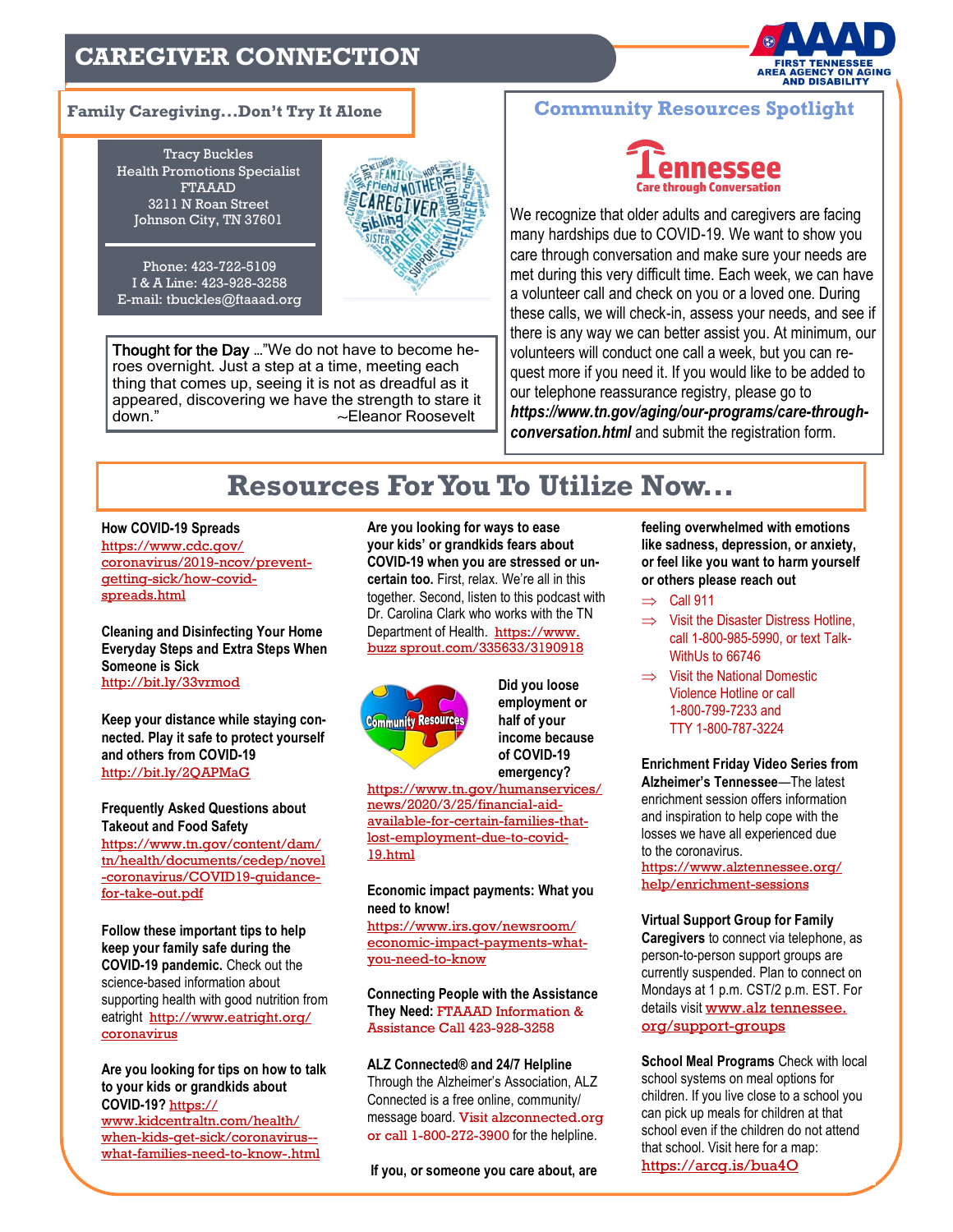



# **Grandparents Raising Grandchildren Corner**

# **Homeschooling Through COVID-19**

With schools across the country closed to stop the spread of COVID-19 pandemic, we find ourselves in a period of widespread emergency homeschooling. At this time, the importance of providing children with an excellent education must be balanced with both children's mental health needs during this crisis and with grandparents' ability to supervise instruction.

- *This is crisis schooling, not ordinary homeschooling.*  You do not have to be a perfect homeschooling grandparent. Your grandchildren do not have to be perfectly put together. This is an emergency situation. Give yourself, and your grandchildren, some grace. What your grandchildren need most is to be safe, secure, and loved.
- *Your grandchild's school should serve as a resource.* Your grandchild's school may be closed, but your grandchild's teacher is still responsible for their education. You should never have to create or purchase curriculum for your grandchild; your grandchild's and school should be there to assist you during this period.

If your grandchild's school has not provided you with resources and guidance, reach out to your grandchild's teacher.

- *The research on online schooling is profoundly negative.* Children are not designed to learn from a computer, absent interaction from a teacher or a parent. This is particularly true for younger children. It may help to sit with your grandchild while they complete online material. If you feel the expectations for online learning are too high, take your concerns to your grandchild's teacher.
- *Homeschooling should not look like formal schooling.* Your grandchildren do not need to do schoolwork for the same number of hours they attend school. Children who are homeschooled typically finish materials more quickly, because they can receive one-on-one attention and do not have to wait on other children. When it comes to your grandchild's instruction, quality is more important than quantity.
- *Foster your grandchild's love of learning.* It would be better for a

child to spend their days poking things with sticks in the backyard than for them to spend unending hours stuck at a table completing materials they hate. (This is particularly true for math.) Take care to ensure that your grandchild's instruction is engaging them; listen to your grandchild and ask their input. Involving your grandchild in planning their education will give them buy-in.

 *Embrace boredom and creative free play.* Children learn through games, puzzles, and yes, boredom. Boredom can be productive; bored children will eventually thing of something to do, which may include things like building a village out of cardboard or using a tablet to create a stop-motion video featuring their toys' adventures. Boredom and free play are good things. You do not need to fill every second of your grandchild's day with activities.

Adapted from Coalition for Responsible Home Education website; *Homeschooling Through COVID-19*, https://responsiblehomeschooling.org

# **Tips for Grandparents:**

Check out this kidcentraltn article that highlights home activity ideas to help avoid family boredom while practicing social distancing! **https://www.kidcentraltn.com/support/full-familysupport/home-activities-to-help-avoid-family-boredom-whilepracticing-social-distancing-and-self-isolation.html**

# **Goodnight with Dolly**

Once a week for 10 weeks at 7:00 PM EST, The Book Lady will deliver her a bedtime story. The read alongs will be a personal gift from Dolly to all families. Free of charge but not free from obligation as the message will be to pass on the love and keep hope alive because we are all Together, You and I. **https://imaginationlibrary.com/goodnight-with-dolly/** The FSU Center for Child Stress & Health created a story, coloring & activity book to help children cope with COVID-19. The book teaches

children about the virus, social distancing and how to express and manage strong emotions triggered by the outbreak. Please visit *http://fsustress.org/ ebook.html* to access and download the book.